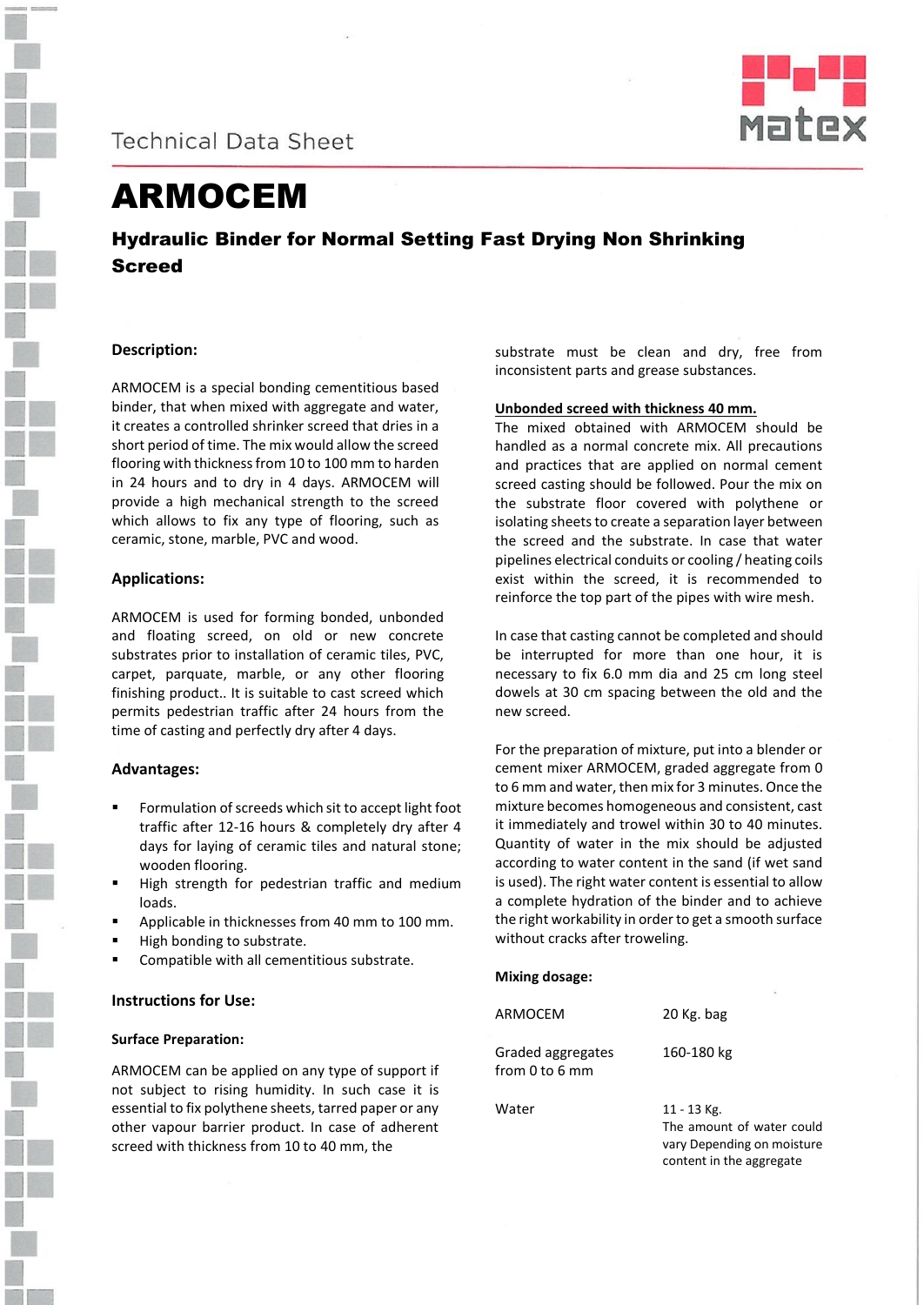# **ARMOGEM**

#### **bonded screed with thickness from 10 to 40 mm.**

For the preparation of mixture the same steps described float unbonded screed must be followed, with a difference that an anchorage mortar must be applied on the floor substrates before applying ARMOCEM mixture. To ensure proper adhesion with the substrate, prime the substrate with ARMOPRIME AC and cast the screed mix while the prime is still tacky. Bonding slurry can also be used to bond the screed with the substrate.

#### **Bonding slurry mix design:**

| MEGASEAL SBR PLUS | : 1 Part  |
|-------------------|-----------|
| Water             | : 1 Part  |
| Cement            | : 3 Parts |

#### **Floating Screeds (min. 55 mm thick)**

The screed is prepared and applied in the same way as an unbonded screed.

The insulation should have a high resistance to compression and not depress more than 3mm under the anticipated final load. Where underfloor heating pipes are incorporated, they should be located a minimum of 25mm below the surface of the screed. Additionally reinforcing mesh should be placed over the pipes.

The underfloor heating may be commissioned after 4 days.

After mixing, apply with a brush the anchorage mortar on the substrate and cast fresh on fresh the ARMOCEM screed, in order to guarantee a perfect adhesion.

#### **Standards:**

- BS 8204-1
- EN 13813

*When mixed in correct proportions of graded aggregate mixed with the right W/C ratio.*

#### **Packaging:**

ARMOCEM is available in 20 Kg bags.

#### **Storage:**

Store in original packing in dry conditions away from direct sunlight and high humidity levels.

| <b>TECHNICAL PROPERTIES</b>    |                                           |
|--------------------------------|-------------------------------------------|
| Appearance                     | : Powder                                  |
| Color                          | : Grey                                    |
| Density                        | : 850 Kg.m <sup>3</sup>                   |
| Mix Density                    | : 2,100 Kg.m <sup>3</sup>                 |
| Pot-life of mixture            | $: 60$ min.                               |
| <b>Final Hardening</b>         | : After 4 days                            |
| Temperature of Application     | : From $+5^{\circ}$ C to $+40^{\circ}$ C  |
| Harmfulness EEC 88/379         | : No                                      |
| Waiting time before insulation | : 24 hours for ceramic tiles              |
|                                | 2 days for stone and marbles tiles        |
|                                | 4 days for PVC and wood flooring          |
| Performance after curing       |                                           |
| Resistance to alkalis          | : Excellent                               |
| Resistance to solvents         | : Excellent                               |
| Temp. when in use              | From -20 $^{\circ}$ C to +90 $^{\circ}$ C |

# **Shelf Life:**

ARMOCEM can be utilized within 12 months of production date if stored in proper conditions in unopened original packing.

### **Cleaning:**

Clean tools and equipment with water before material harden.

#### **Remarks:**

- During summer season or temperature higher than 40°C, working area should be covered to prevent the direct sun effects. Keep equipment cool and use cold water for mixing the product.
- Protect the freshly applied screed from direct sunlight and/or strong drying wind.
- Screed should be cured for minimum 3 days with clean water.
- For large areas and/or external application, consult with structural engineer for approved expansion joint applications.
- Do not use where negative hydrostatic pressure is evident (i.e. rising damp).
- Do not mix excessive quantity of water as it will extend the time of drying and will, when dries, create uneven surface with cracks,
- Do not wet the top of applied screed for the purpose of smoothing it with the trowel.
- Where it is necessary to for lay Electrical conducts or piping in the screed, the mortar on